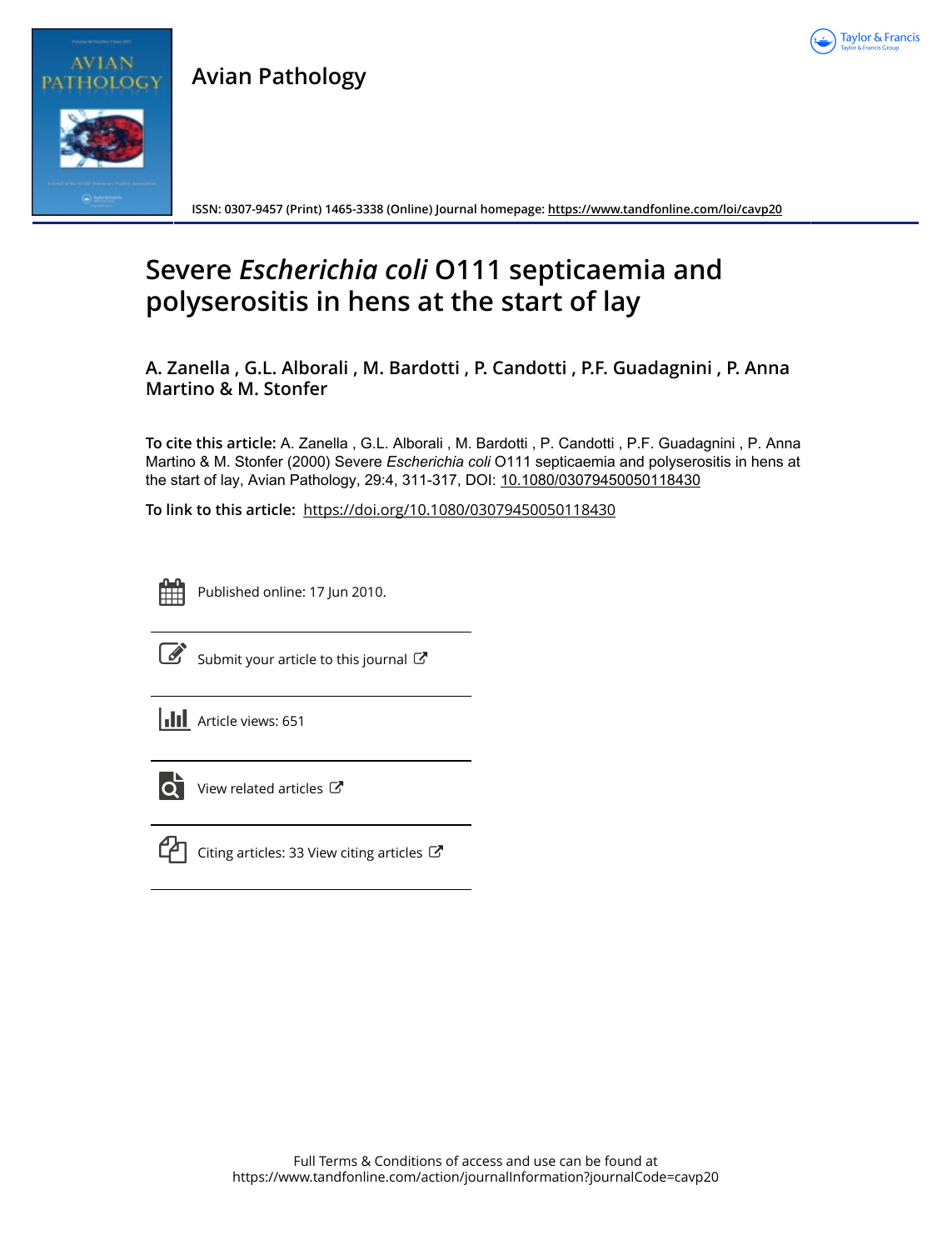

# Severe *Escherichia coli* O111 septicaemia and polyserositis in hens at the start of lay

## **A. Zanella<sup>1</sup>\*, G. L. Alborali<sup>2</sup> , M. Bardotti<sup>1</sup> , P. Candotti<sup>2</sup> , P. F. Guadagnini<sup>2</sup> , P. Anna Martino <sup>1</sup> & M. Stonfer 3**

*1 Institute of Veterinary Microbiology and Immunology, University of Milan, Italy, via Celoria 10, 20133 Milan, Italy*, <sup>2</sup> *Istituto Zooprofilattico Sperimentale della Lombardia ed Emilia Romagna, Brescia, Italy, and* <sup>3</sup>*Bayer S.p.A., Animal Health Div., Milan, Italy*

**Three very severe episodes of** *Escherichia coli* **infection in hens from the same farm, at the beginning of laying, are reported. They were characterized by no clinical signs, but sudden mortality, from 5 to 10%, with severe lesions of septicaemia and fibrinous polyserositis. A Gram-negative bacterium was consistently isolated in pure culture from tissues. Isolates were typed biochemically as** *E. coli***, but they were lactose negative and non-motile. The serotyping tests typed the isolates as somatic group O111. The isolates were sensitive to enrofloxacin, amoxycil and colimycin, and partially sensitive to flumequine, all of which were used for therapy. The disease was reproduced experimentally in both specific pathogen free chickens and commercial layers by intramuscular inoculation of the** *E. coli***, but only in some layers when inoculated by the oro-nasal route. The stress of the onset of lay seemed to be the most probable precipitating cause of the disease.**

## **Introduction**

The association of *Escherichia coli* with certain pathological conditions of poultry dates from the end of the last century. Many reports on this subject have been published (Hjärrè  $&$  Wramby, 1945; Gross & Siegel, 1959; Sojka & Carnag ham, 1961; Sojka, 1965; Emery *et al.*, 1992; Barnes & Lozano, 1994; Morris, 1994; Dhillon & Jack, 1996). Generally, *E. coli* affects poultry of all ages, although young birds are more sensitive. The infection is considered to be one of the leading causes of economic loss in the poultry industry.

Different manifestations of *E. coli* infection have been described: septicaemia, enteritis, granulomas, omphalitis, sinusitis, airsacculitis, arthritis/synovitis, peritonitis, pericarditis, cellulitis, swollen head syndrome, etc. More frequently, *E. coli* disease occurs as a consequence of the adverse influence of factors such as ammonia, moisture, dust, hormones or infectious agents such as viruses and mycoplasmas (Oyetunde *et al.*, 1978; Weinach *et al.*, 1984; Gross, 1990; Leitner & Heller, 1992). Sometimes *E. coli* is the primary cause of disease, particularly in young birds (Cheville & Arp, 1978), but also in adults (Dhillon & Jack, 1996). Many serotypes of *E. coli* have been isolated throughout the world (Sojka & Carnaghan, 1961; Glanz *et al.*, 1962; Hemsley *et al.*, 1967; Rosenberger & Chand, 1981; Cloud *et al.*, 1985).

Currently, 173 O, 74 K, 53 H and 17 F antigens are recognized (Barnes & Gross, 1997), but the most frequently occurring serotypes in poultry are O1, O2, O8, O35 and O78. Pathological conditions due to *E. coli* have been reproduced experimentally by different routes of inoculation, with mortality varying from 30 to 100% (Gross, 1957; Sojka & Carnaghan, 1961; McGruder, 1996), and many studies have been published on the *in vitro* and *in vivo* susceptibility and resistance to chemother-<br>apeutics and antibiotics (Heller & Smith, 1973; Rosenberger & Chand, 1981; Cloud *et al.*, 1985; Aleson Sanz & Aleson Sanz, 1996).

<sup>\*</sup> To whom correspondence should be addressed. E-mail: dallarap@mailserver.unimi.it Received 1 July 1999. Accepted 25 January 2000.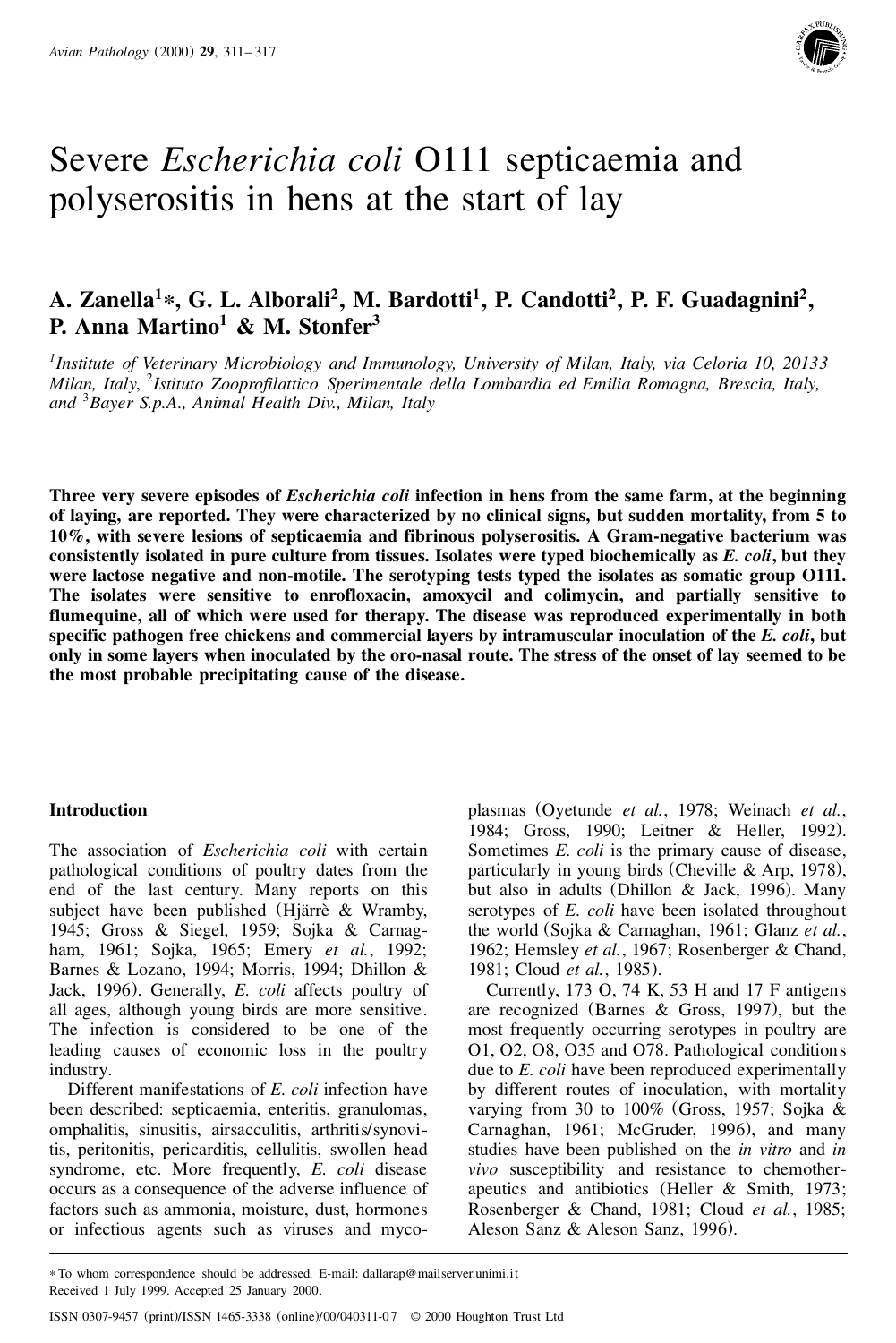

**Figure 1.** *Curve of weekly mortality of brown egg layers in the three affected houses. Different treatments for each house are also shown, indicating day and type of drug: A, amoxicillin; B, enrofloxacin; C, colistin; D, difloxacin; F, flumequine.*

The purpose of this paper is to report on three episodes of *E. coli* infection that occurred in succession in three flocks of laying hens on the same farm at the onset of lay, and to describe experimental reproduction of the condition.

## **Materials and Methods**

### *Flocks and housing*

The disease outbreak occurred in three adjacent houses, each stocked with approximately 75 000 brown egg layers of a different age. It first appeared in house 1 in December 1997 at onset of lay, i.e. 19 to 20 weeks of age. House 2 became affected 3 weeks later and house 3 was affected 5 months later, each at onset of lay (Figure 1). The birds in each house originated from different rearing houses: those of house 1 had been reared on the floor, and those of houses 2 and 3 were reared in cages, before being transferred to their respective laying cages at 16 weeks. All the birds were kept in modern houses in cages (five birds per cage) and with controlled ventilation.

Two older flocks, placed 20 and 37 weeks before the first affected flock but in adjacent houses, remained unaffected. Many groups of pullets from the brooder houses also supplying houses 2 and 3, and which were placed on a different farm belonging to the same company, remained unaffected.

#### *Culture and biochemical characterization*

Liver, spleen and brain from approximately 30 dead birds in each house were cultured on MacConkey agar, blood-agar (Difco, Detroit, MI, USA) and Gassner VMC agar (Oxoid, Basingstoke, UK) media. Selective and enrichment techniques for detection of Salmonella were the following: liver and ovarian specimens were seeded in tetrathionate broth (Difco), incubated overnight at 42°C, plated onto XLT4 agar plates (Difco) and incubated at 37°C.

Metabolic profiles were compiled for each isolate using a miniaturized micro-organism differentiation system (Enterotube; Becton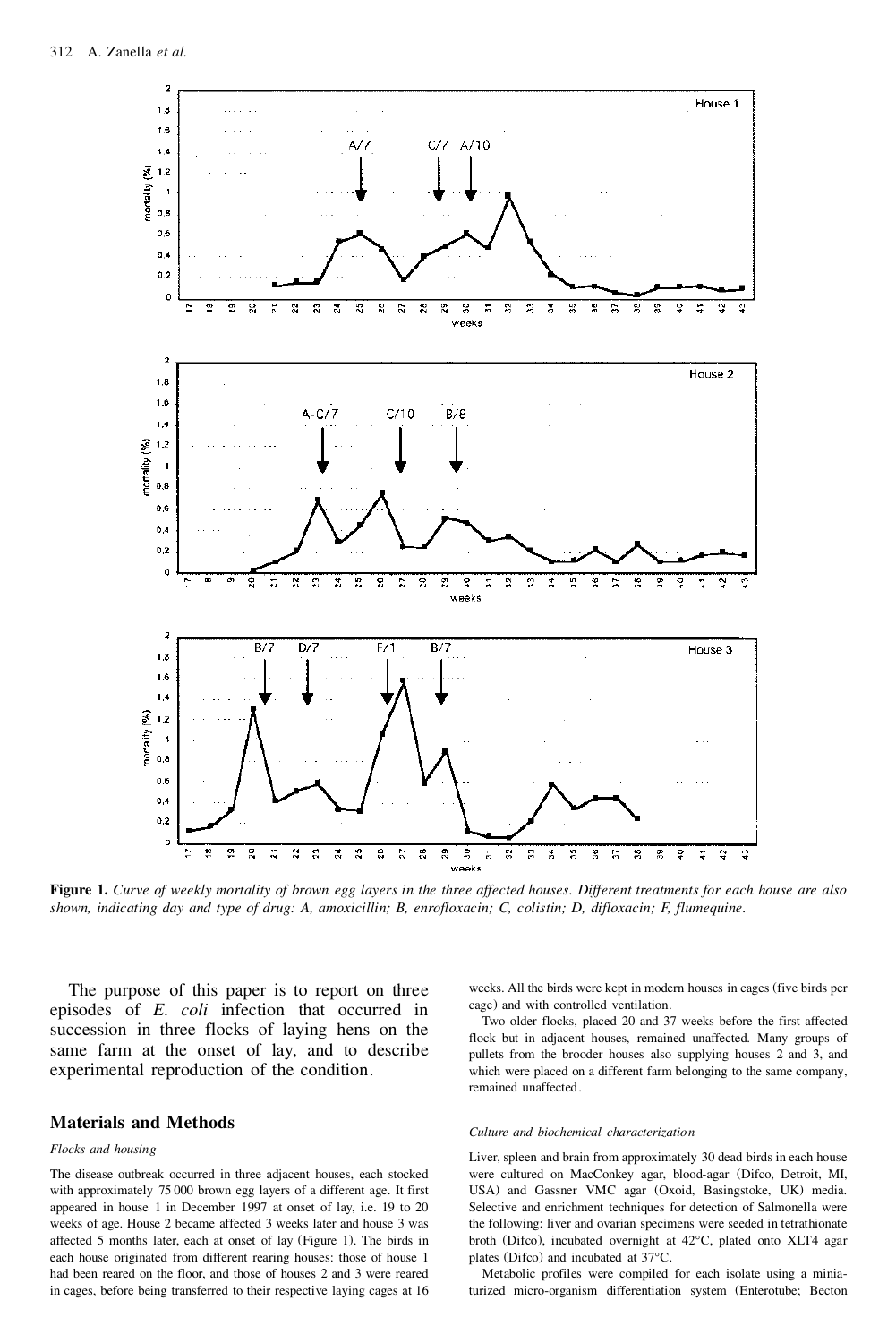#### *Serological characterization of* E. coli *and serological tests*

Four cultures of *E. coli* isolates, obtained from houses 1 and 2, were serotyped by Biovac BP61 (Beaucouze Cedex, France). Five isolates from the episode in the third house were serotyped with a specific antiserum prepared in the Institute of Veterinary Microbiology, University of Milan. The inoculum used to produce this serum was an oil emulsion bacterin, prepared from a broth-culture containing  $4 \times 10^8$ organisms/ml, using a serotyped isolate from the first episode. The bacterin was injected intramuscularly in the dose of 1 ml on two occasions, 3 weeks apart, into six specific pathogen free (SPF) 7-weekold chickens.

The sera from field layers (1% of cohabiting birds in three houses) and from experimental birds (see later) were tested by rapid agglutination test, using as antigen a crude suspension of the O111 *E. coli* isolate in the smooth phase.

#### *Antimicrobial sensitivity and medication*

An 8 to 12 h broth culture was prepared for each of 15 isolates obtained from the three episodes (five from each one) and swabbed onto the surface of Müller-Hinton agar (Difco). Paper discs (Difco), impregnated with the standard concentration of antibiotic to be tested, were laid on the medium. The plates were incubated for 24 h at 37°C and inhibition zones were measured.

For medication, enrofloxacin (Baytril; Bayer, Leverkusen, Ger many), amoxycillin (Supramox; Fatro, Bologna, Italy), colistin (Colistin sulphate; Sintofarm, Reggio Emilia, Italy), difloxacin (Dicural; FortDodge, Naarden, The Netherlands) or flumequine (Fluomequine; Gellini, Aprilia, Italy) were administered one at a time to the three affected flocks in the drinking water at the recommended doses for 7 to 10-day periods. A minimum of three courses of treatment was given as indicated in Figure 1.

#### *Experimental infection*

Twelve 5-week-old White Leghorn SPF chickens and 21-week-old commercial layers (22 birds) of the same type as the field cases, at 75% egg production, were used in two different experiments. They were bacteriologically and serologically negative for *E. coli* O111. The SPF birds were kept in isolation in the same cage. The commercial birds were housed in three different cages in the same isolation room. The inoculum, a broth culture that was prepared from an isolate previously serotyped, was given either as an intramuscular (i.m.) injection in the leg, with  $5 \times 10^6$  colony forming units (CFU) of the *E. coli* isolate, or by the oro-nasal (o.n.) route with 10<sup>8</sup> CFU of the same *E. coli* isolate. In the second trial, a group of six birds was maintained as a contact control group. All the birds were examined daily for clinical signs, morbidity and mortality. Daily egg production was recorded in the layers. All dead birds were examined and lesions recorded. Surviving birds in all groups were bled 21 days after infection and the resulting sera were tested by rapid agglutination for antibodies to *E. coli* O111. At the end of the experiment, the surviving birds were killed and necropsied.

### **Results**

### *Signs and lesions in affected flocks*

The birds showed no clinical signs prior to death, and egg production was not significantly affected, except in house 1, where a decrease of 10% was recorded. The mortality, spread evenly over the three houses, ranged from 5 to 10% in a period of about 14 weeks (Figure 2), with a three-phasic trend in relation to the antibiotic treatments (Figure 1).

Approximately 2% of birds that died were necropsied twice a week, and splenomegaly, fibrin ous pericarditis, perihepatitis, inflammation of the ovaries and lung congestion were clearly evident in almost all these birds.

## *Culture and biochemical characterizatio n*

Isolates obtained at different times, during the septicaemic phases, from liver, spleen and brain of 90% of the examined birds proved to be pure cultures of a Gram-negative bacterium that was non-motile and did not ferment lactose. The commercial differentiation systems identified the organism as *E. coli*, and the biochemical activity of 22 isolates obtained from the three episodes was exactly the same. All samples were negative for *Salmonella* or other pathogens.

## *Serological characterization of* E. coli *and serological tests*

Two isolates of *E. coli* from each of the first two affected houses were serotyped as somatic group O111. Five isolates of the fourth episode, tested by us, were also somatic group O111.

Agglutination tests, carried out on the 1% of sera collected from birds in each of the three houses, demonstrated no detectable agglutinating antibodies to O111 antigen.

## *Antimicrobial sensitivity and medication*

In antibiotic sensitivity tests, carried out on 15 isolates from all three flocks, enrofloxacin, amox ycillin, ampicillin, apramycin, colistin and gentami cin were the most active *in vitro*; flumequine was active only at the beginning of use, i.e. with isolates recovered early in the course of infection. Lincomy cin, kanamycin, tetracycline, chloramphenicol and nalidixic acid were totally inactive (Table 1).

A single course of medication using the anti microbials at the recommended doses was not sufficient to control the disease. At least three treatment cycles of 7 to 10 days were necessary over a period of about 14 weeks before mortality returned to near normality (Figure 1).

## *Experimental reproduction of disease*

Pathological conditions resembling naturally occurring colisepticaemia were reproduced both in SPF chickens and in commercial layers following inoculation of *E. coli* by the i.m. route. Rapid onset of deep depression, lameness and diarrhoea were observed in both types of bird. At necropsy, pericarditis, perihepatitis and splenomegaly were seen. The same conditions were also reproduced in two of eight (20%) commercial layers, but not in younger SPF chickens, by administering  $10^8$  CFU of the organism by the o.n. route. Egg production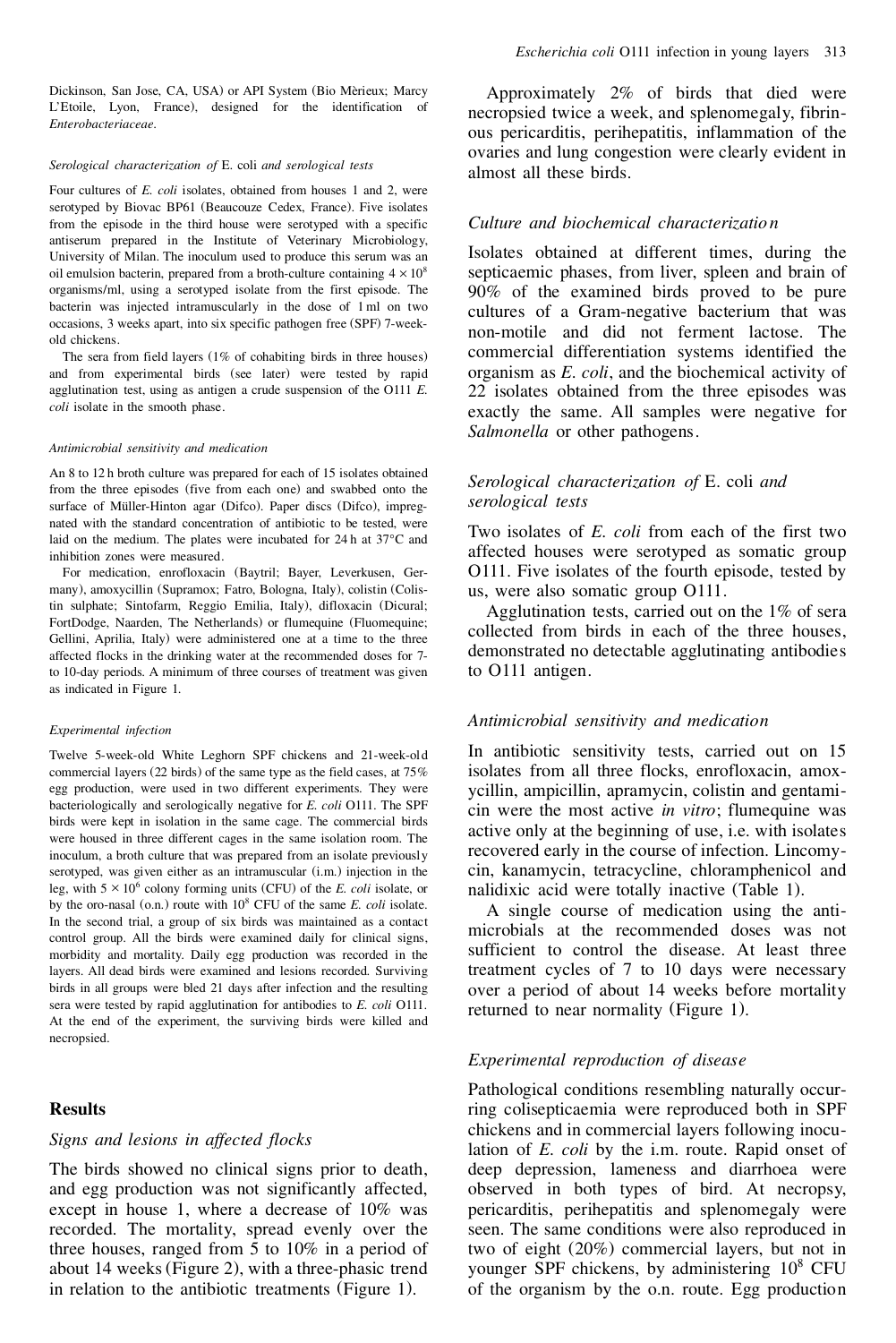

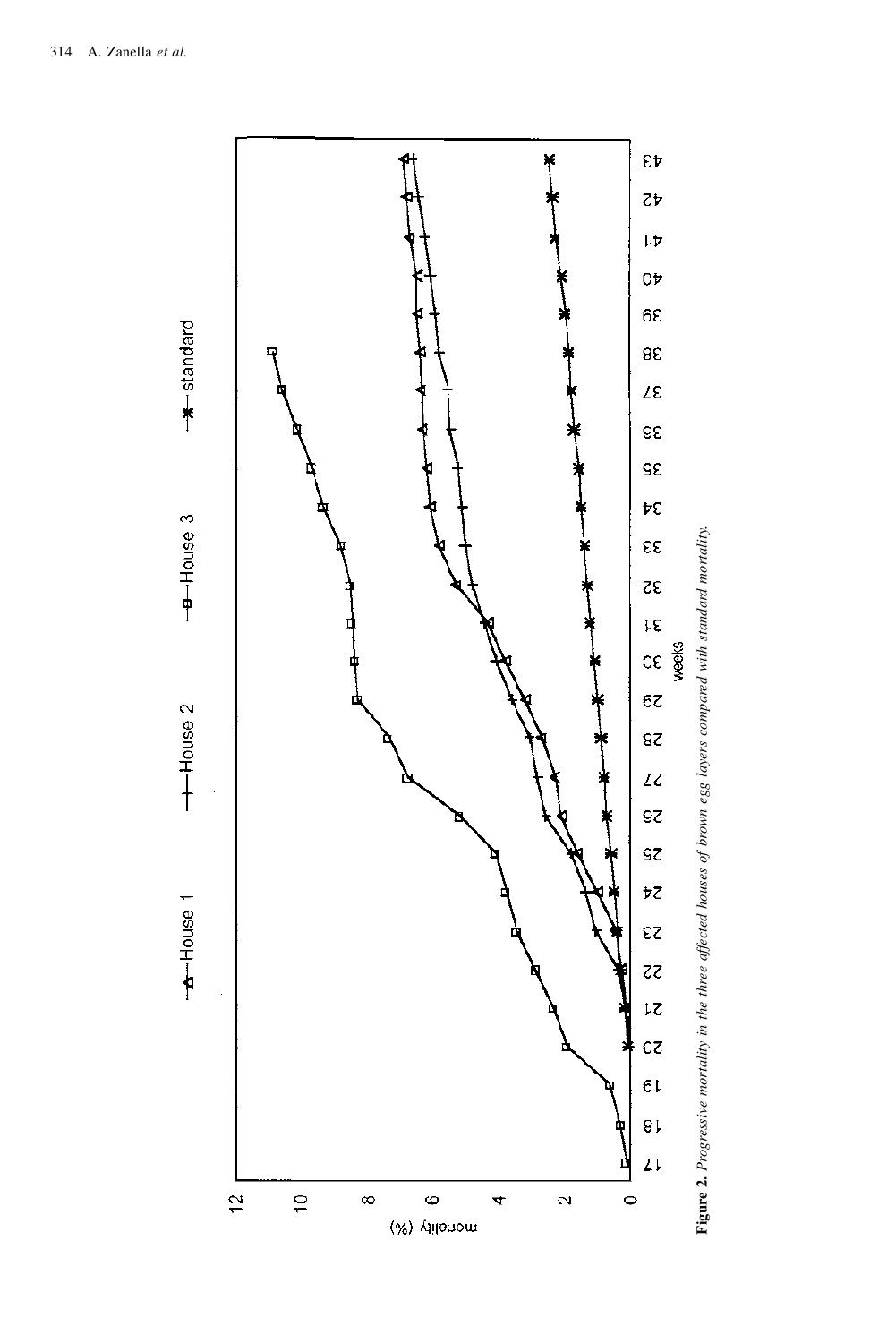| Antibiotic      | Concentration<br>$(\mu g)$ | Isolate number <sup>a</sup> |     |     |                |     |            |           |                          |                          |        |     |        |     |           |                |
|-----------------|----------------------------|-----------------------------|-----|-----|----------------|-----|------------|-----------|--------------------------|--------------------------|--------|-----|--------|-----|-----------|----------------|
|                 |                            |                             | 2   | 3   | $\overline{4}$ | 5   | 6          | 7         | 8                        | 9                        | 10     | 11  | 12     | 13  | 14        | 15             |
| Enrofloxacin    | 5                          | $+^{\rm b}$                 | $+$ | $+$ | $+$            | $+$ | $^{+}$     | $+$       | $+$                      | $+$                      | $^{+}$ | $+$ | $^{+}$ | $+$ | $^{+}$    | $\overline{+}$ |
| Amoxycillin     | 10                         | $+$                         | $+$ | $+$ | $+$            | $+$ | $-{\rm c}$ |           | $+$                      | $\overline{\phantom{m}}$ | $+$    | $+$ | $+$    | $+$ | $+$       | $+$            |
| Colistin        | 10                         | $+$                         | $+$ | $+$ | $+$            | $+$ | $+$        | $\ddot{}$ | $+$                      | $+$                      | $+$    | $+$ | $^{+}$ | $+$ | $+$       | $+$            |
| Flumequine      | 30                         | $+$                         | $+$ | $+$ | $+$            | $+$ | —          | $+$       | $+$                      |                          |        |     |        |     |           |                |
| Apramycin       | 15                         | $+$                         | $+$ | $+$ | $+$            | $+$ | $+$        | $+$       | $+$                      | $+$                      | $+$    | $+$ | $+$    | $+$ | $+$       | $\ddot{}$      |
| Gentamycin      | 10                         | $+$                         | $+$ | $+$ | $+$            | $+$ | $+$        | $+$       | $\overline{\phantom{0}}$ | $+$                      | $+$    | $+$ | $+$    | $+$ | $+$       | $+$            |
| Ampicillin      | 10                         | $\ddot{}$                   | $+$ | $+$ | $+$            | $+$ | —          | $+$       | $+$                      | $+$                      | $+$    | $+$ | $+$    | $+$ | $\ddot{}$ | $+$            |
| Tetracycline    | 30                         |                             |     |     |                |     |            |           |                          |                          |        |     |        |     |           |                |
| Lincomycin      | $\overline{2}$             |                             |     |     |                |     |            |           |                          |                          |        |     |        |     |           |                |
| Chloramphenicol | 30                         |                             |     |     |                |     |            |           |                          |                          |        |     |        |     |           |                |
| Nalidixic acid  | 30                         |                             |     |     |                |     |            |           |                          |                          |        |     |        |     |           |                |
| Kanamycin       | 30                         |                             |     |     |                |     |            |           |                          |                          |        |     |        |     |           |                |

**Table 1.** *Results of antibiotic sensitivity* tests *on 15 isolates from three episodes of* E. coli *septicaemia*

<sup>a</sup> Isolates recovered at different times (between December 1997 and August 1998) from three episodes.

**b** Sensitive.

<sup>c</sup> Resistant.

ceased in hens infected by i.m. injection, but remained at normal values in the o.n. group (Table 2). The contact birds remained normal throughout the experiment. Seroconversion was demonstrated in all surviving birds infected by the i.m. route, and only in one of the birds infected by the o.n. route.

## **Discussion**

The serological characterization of the *E. coli* isolates from the three affected houses showed that they belonged to the uncommon serotype O111. The isolation of such a serotype was apparently reported only once before in poultry (Cloud *et al.*, 1985), although more frequently in humans and calves (Griffin & Tauxe, 1991). The disease was controlled by using enrofloxacin, amoxycillin and colistin, although at least three cycles of treatment were necessary.

Pathological conditions resembling naturally occurring colisepticaemia were readily reproduced in both SPF chickens and commercial layers by i.m. inoculation of the organism, illustrating its ability to invade, but o.n. inoculation caused disease in only two of eight 21-week-old layers and in none of the SPF birds. The layers, building up towards peak production, may have been more susceptible due to the stress imposed by the stage of lay. All the experimentally infected birds that recovered from the disease showed seroconversion using the rapid agglutination test.

As long as the intestinal mucosal barrier is intact, the normal microflora of birds is likely to inhibit the translocation of pathogenic *E. coli* from the intestine to the bloodstream and organs. When these barriers are damaged, possibly by the stress of coming into lay, pathogenic bacteria may invade and cause septicaemia. Stressed chickens that do not develop acute disease may recover and produce antibodies (Leitner & Heller, 1992). In our field cases, no detectable agglutination antibodies were found in a sample of 2% of cohabiting birds,

| Type of chicken |                |        | Inoculation<br>route | Dose of<br>E. coli<br>(CFU) | Number of birds | Egg production<br>$(\%)$ |                     |               |                |
|-----------------|----------------|--------|----------------------|-----------------------------|-----------------|--------------------------|---------------------|---------------|----------------|
|                 | Age<br>(weeks) | Number |                      |                             | Morbidity       | Mortality                | Sero-<br>conversion | First<br>week | Second<br>week |
| <b>SPF</b>      | 5              | 8      | i.m.                 | $5 \times 10^6$             | 8/8             | 5/8                      | 3/3                 |               |                |
|                 | 5              | 4      | o.n.                 | $10^{8}$                    | 0/4             | 0/4                      | 0/4                 |               |                |
| Brown egg layer | 20             | 8      | i.m.                 | $5 \times 10^6$             | 8/8             | 1/8                      | 7/7                 | 12            | $\overline{0}$ |
|                 | 20             | 8      | o.n.                 | $10^{8}$                    | 2/8             | 1/8                      | 1/7                 | 86            | 82             |
|                 | 20             | 6      | Contact              | $\overline{\phantom{0}}$    | 0/6             | 0/6                      | 0/6                 | 80            | 78             |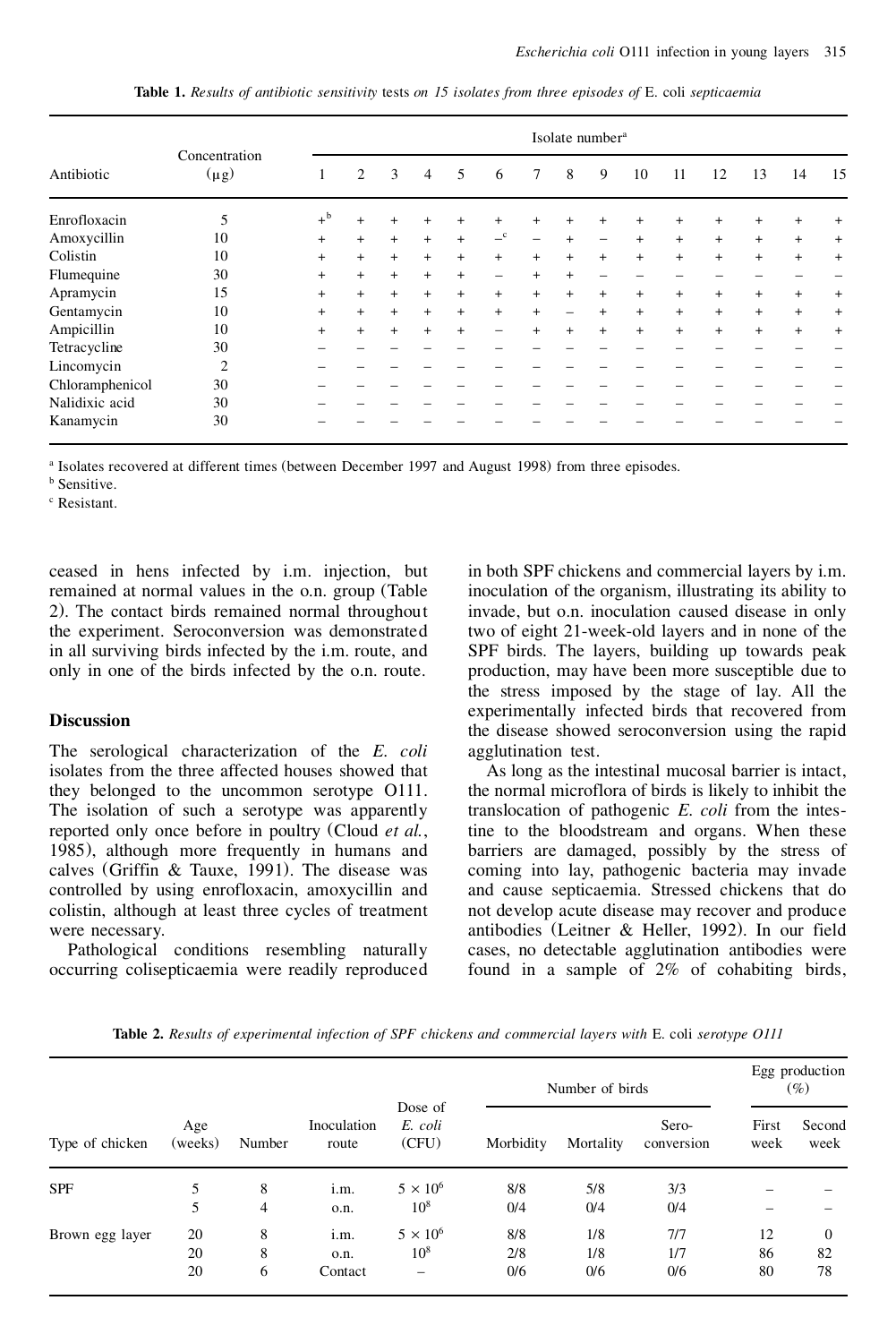although only one bird that recovered from disease after experimental o.n. infection and all the birds that recovered after i.m. infection produced antibody.

The different responses of the birds may be related to their MHC haplotype or to a particular individual resistance to the stress of laying, which prevents the intestinal pathogen from translocating to the blood stream. In either case, it is also likely that the bacteria entering the submucosa would induce secretory immunoglobulin A antibodies in surviving birds, and provide local immunity with out inducing a systemic reaction. This might affect the outcome of infection, i.e. death or survival without symptoms. However, this is not easy to demonstrate experimentally.

In conclusion, although the pathogenesis of *E. coli* is poorly understood, there is a general agreement that stress and a resulting bacteraemia are essential factors for the development of clinical disease and mortality.

## **References**

- Aleson Sanz, R.M. & Aleson Sanz, M.I.M. (1996). Sensibilitad de *Escherichia coli* a los antibioticos: evolucion 1984–1995. In *Proceedings of the 45th Western Poultry Disease Conference* (pp. 379–381). Cancun, Mexico.
- Barnes, H.J. & Gross, W.B. (1997). Colibacillosis. In B.W. Calnek, H.J. Barnes, C.W. Beard, L.R. McDougald & Y.M. Saif (Eds.), *Disease of Poultry* 10th edn. (pp. 131–141). Ames, IA: Iowa State University Press.
- Barnes, H.J. & Lozano, F. (1994). Colibacillosis in poultry. In *Pzifer Veterinary Practicum* (p. 45). Lee's Summit, MO: Pfizer Animal Health.
- Cheville, N.F. & Arp, L.H. (1978). Comparative pathologic findings of *Escherichia coli* infection in birds. *Journal of American Veterinary Medical Association, 173*, 584– 587.
- Cloud, S.S., Rosenberger, J.K., Fries, P.A., Wilson, R.A. & Odor, E.M. (1985). *In vitro* and *in vivo* characterization of avian *Escherichia coli*. I. Serotypes, metabolic activity and antibiotic sensitivity. *Avian Diseases, 29*, 1084–1093.
- Dhillon, A.S. & Jack, D.K. (1996). Two outbreaks of colibacillosis in commercial caged layers. *Avian Diseases, 40*, 742–746.
- Emery, D.A., Nagaraja, K.V., Shaw, D.P., Newman, J.A. & White, D.G. (1992). Virulence factors of *Escherichia coli* associated with colisepticemia in chickens and turkeys. *Avian Diseases, 36*, 504–571.
- Glanz, P.J., Narotsky, S. & Bubash, G. (1962). *Escherichia coli* serotypes isolated from salpingitis and chronic respiratory disease of poultry. *Avian Diseases, 6*, 322–328.
- Griffin, P.M. & Tauxe, R.V. (1991). The epidemiology of infections caused by *Escherichia coli* O 157: H 7, other enterohemorragic *E. coli* and the associated hemolytic uremic syndrome. *Epidemiologic Review, 13*, 60– 98.
- Gross, W.B. (1957). Pathological changes of an *Escherichia coli* infection in chickens and turkeys. *American Journal of Veterinary Research, 18*, 724.
- Gross, W.B. (1990). Factors affectings the development of respiratory disease complex in chickens. *Avian Diseases*, 34, 607-610.
- Gross, W.B. & Siegel, P.B. (1959). Coliform peritonitis of chickens. *Avian Diseases, 3*, 370– 373.
- Heller, E.D. & Smith, H.W. (1973). The incidence of antibiotic resistances and other characteristics amongst *Escherichia coli* strains causing fatal infections in chickens: the utilization of these characteristics to study the epidemiology of the infections. *Cambridge Journal of Hygiene, 71*, 771–781.
- Hemsley, R.V., Barnum, D.A. & Ingram, D.G. (1967). Biochemical and serological studies of avian strains of *Escherichia coli. Avian Diseases, 11*, 90-97.
- Hjärrè, A. & Wramby, G. (1945). Undersokningar over en med specifika granulom forlopande hons sjukdom orsakad av mukoida Kolibacterier Koli-granulom. *Skandinavisk Veterinar Tidsskrift, 35*, 449–507.
- Leitner, G. & Heller, E.D. (1992).Colonization of *Escherichia coli* in young turkeys and chickens. *Avian Diseases, 36*, 211– 220.
- McGruder, E.D. (1996). Evaluation of an experimental *Escherichia coli* airsacculitis model in broiler chicks. In *Proceedings of the 45th Western Poultry Diseases Conference* (pp. 128–130). Cancun, Mexico.
- Morris, M.P. (1994). Broiler cellulitis update. *Broiler Industry, 3*, 36– 39.
- Oyetunde, O.O.F., Thomson, R.G. & Carlson, H.C. (1978). Aerosol exposure of ammonia dust and *Escherichia coli* in broiler chickens. *Canadian Veterinary Journal, 19*, 187–193.
- Rosenberger, J.K. & Chand, S.S. (1981). Characterization of *Escherichia coli* isolates from Delmarva broiler chickens. In *Proceedings of the 16th National Meeting Poultry Health and Condemnation* (p. 104). Delmarva, MD, USA.
- Sojka, W.J. (1965). *Escherichia coli in Domestic Animals and Poultry* (pp. 157–169). Farnham Royal, UK: Commonwealth Agricultural Bureau.
- Sojka, W.J. & Carnaghan, R.B.A. (1961). *Escherichia coli* in poultry. *Research in Veterinary Science, 2*, 340–351.
- Weinach, O.M., Snoyenbos, G.H., Smyser, C.F. & Soerjadi-Liem, A.S. (1984). Influence of *Mycoplasma gallisepticum*, infectious, bronchitis and cyclophosphamide on chickens protected by native intestinal microflora against *Salmonella typhimurium* and *Escherichia coli. Avian Diseases, 48*, 416– 425.

#### **RÉSUMÉ**

#### Septicémie sévère à *Escherichia coli* 0111 et polysérosite chez des pondeuses en début de ponte

Trois épisodes très sévères d'infection par *Escherichia coli* chez des pondeuses en début de ponte appartenant au même élevage ont été décrits. La caractérisation a été l'absence de signes cliniques, mais une mortalité subite de 5% à 10%, et des lésions sévères de speticémie et de polysérosite fibrineuse.

Une bactérie gram-négatif a été régulièrement isolée en culture pure à partir des tissus. Les isolats ont été typés par biochimie comme *E*. coli, mais ils étaient lactose négatif et non motiles. Les tests de sérotypage ont permis de classer les isolats dans le groupe somatique 0111.

Les isolats se sont avérés sensibles à l'enrofloxacine, l'amoxycilline, la colimycine et partiellement à la fluméquine; tous ces antibiotiques ont été utilisés en thérapie.

La maladie a été reproduite expérimentalement chez des poules EOPS et chez des pondeuses commerciales par inoculation intra musculaire d'E. *coli*, mais seulement chez quelques pondeuses après administration oro-nasale.

Le stress du début de la ponte a semblé être la cause la plus probable de la maladie.

#### **ZUSAMMENFASSUNG**

#### **Schwere** *Escherichia coli* **O111 Septikamie ¨ und Polyserositis bei Hennen am Anfang der Legetatigkeit ¨**

Drei sehr schwere Vorfälle einer *Escherichia coli*-Infektion bei Hennen von derselben Farm zu Beginn ihrer Legetätigkeit werden beschrieben. Sie waren durch eine plötzliche Mortalität von 5 bis 10% mit schweren Veränderungen von Septikämie und fibrinöser Polyserositis, aber ohne klinische Symptome gekennzeichnet .

Ein gramnegatives Bakterium wurde durchweg in Reinkultur aus Geweben isoliert. Die Isolate wurden biochemisch als *E. coli* typisiert, sie waren aber Laktose-negativ und nicht beweglich. Die Serotypisier ung ergab die Zugehörigkeit der Isolate zum Serovar O111.

Die Isolate waren empfindlich gegen Enrofloxacin, Amoxycillin, Colimycin und partiell gegen Flumequin, die alle für die Therapie verwendet wurden.